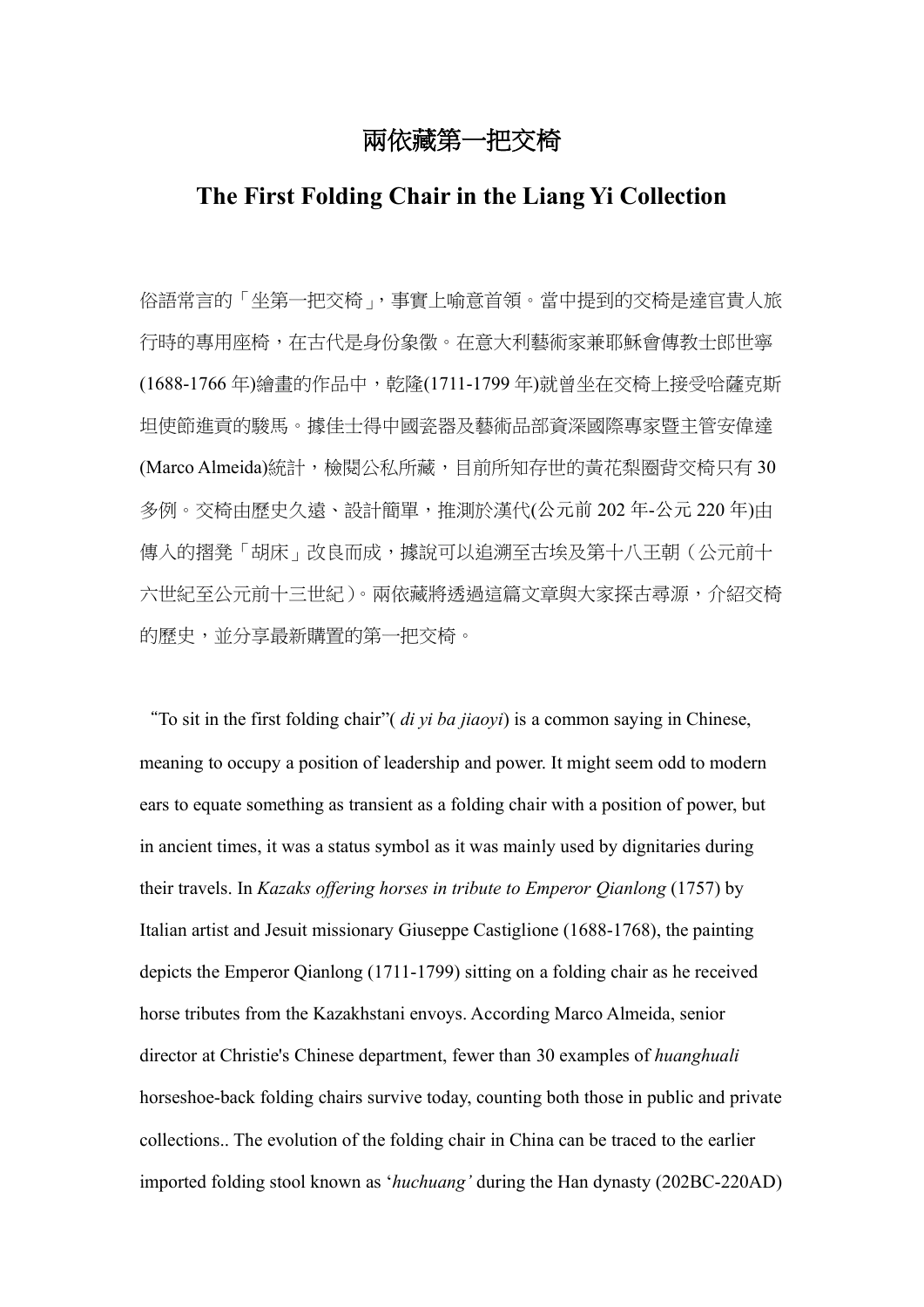which in turn can be traced back to the 18th dynasty of the New Kingdom era in ancient Egypt (16th-13th century BC). In this essay, we will look at the origins and history of the genre of folding chair, and deconstruct the stylistic development of the first folding chair in the Liang Yi permanent collection.



哈薩克貢馬圖,郎世寧(1688-1766年)畫作,巴黎吉美國立亞洲藝術博物館藏 Kazaks offering horses in tribute to the Emperor Qianlong by Giuseppe Castiglione (1688-1768), in the collection of the Guimet National Museum of Asian Arts, Paris.

### 交椅歷史

#### **History of the Folding Chair**

在中國,高坐文化(而不是坐在地板或地毯上)約在公元 2 世紀被引入,但大約過 了 700 年才成為常態。現傳交椅於宋元時期發展,並由歷史久遠、設計簡單的 摺凳「胡床」改良而成。據王世襄《明式家具研究》指出,交椅,或稱交杌、 馬扎,是一種腿足相交的杌櫈,即是古代所謂的胡床。《后漢書·五行誌》曰: 「靈帝好胡服、胡帳、胡床、胡座、胡飯,京都貴戚皆競為之」,說明在漢靈帝 時期(168-189年)就出現了胡床。由于其易于摺疊,在攜帶、存放上較為方 便,故在千百年來廣泛被人使用。

In China, the idea of sitting on raised furniture (rather than on the floor or floor mats) was introduced in the 2nd century AD, but it took roughly 700 years for it to become the norm. The folding chair, in particular, evolved during the Song and Yuan dynasty (960-1368) from the earlier folding stool, known as '*huchuang*', that was imported to China during the Han Dynasty (202BC-220AD). Compiled by Fan Ye in the 5th century, *Book of the Later Han – Treatise on the Five Elements* records that the "Ling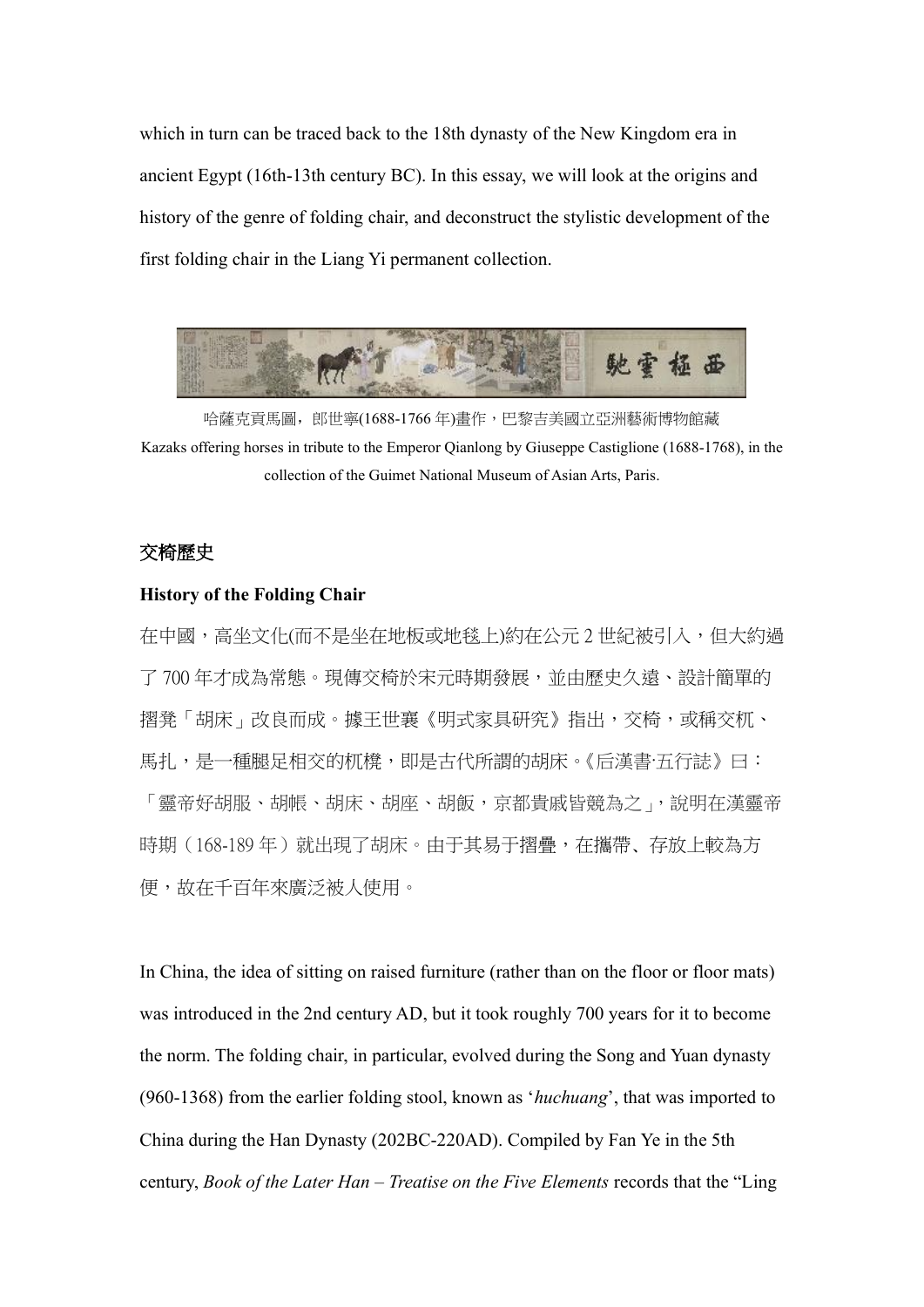Emperor favours *hufu, huzhang, huchuang, huzuo* and *hufan*, which the nobles of the capital city all covet", which clearly shows that *huchuang* appeared as early as the reign of Ling Emperor (r. 168-189AD). According to Wang Shixiang's publication *Connoisseurship of Chinese Furniture* (1990), the folding stool; 'horse gate' (mazza); cross-legged stool; and *huchuang* were all different types of folding chairs

探本溯源,交椅的制造和使用據說可追溯到古埃及時期。此說法並非空穴來 風,據考古發現,古埃及第18王朝的圖坦卡蒙王(統治期為公元前1332年-公元前 1323 年)的墓中出土了一把結構復雜、裝飾奢華的交椅,其形制與流傳 下來的中式直背交椅頗為相似。

Looking back at the origins of folding chair, the earliest evidence of the use and manufacture of folding chairs can be traced back to ancient Egypt. According to archaeological findings, a folding chair with a complex structure and luxurious decorations was unearthed at the tomb of King Tutankhamun (1332-1323BC), dating to the 18th dynasty of the New Kingdom period in ancient Egypt. The shape of this folding chair shares similarities with the Chinese counterpart that appears later.

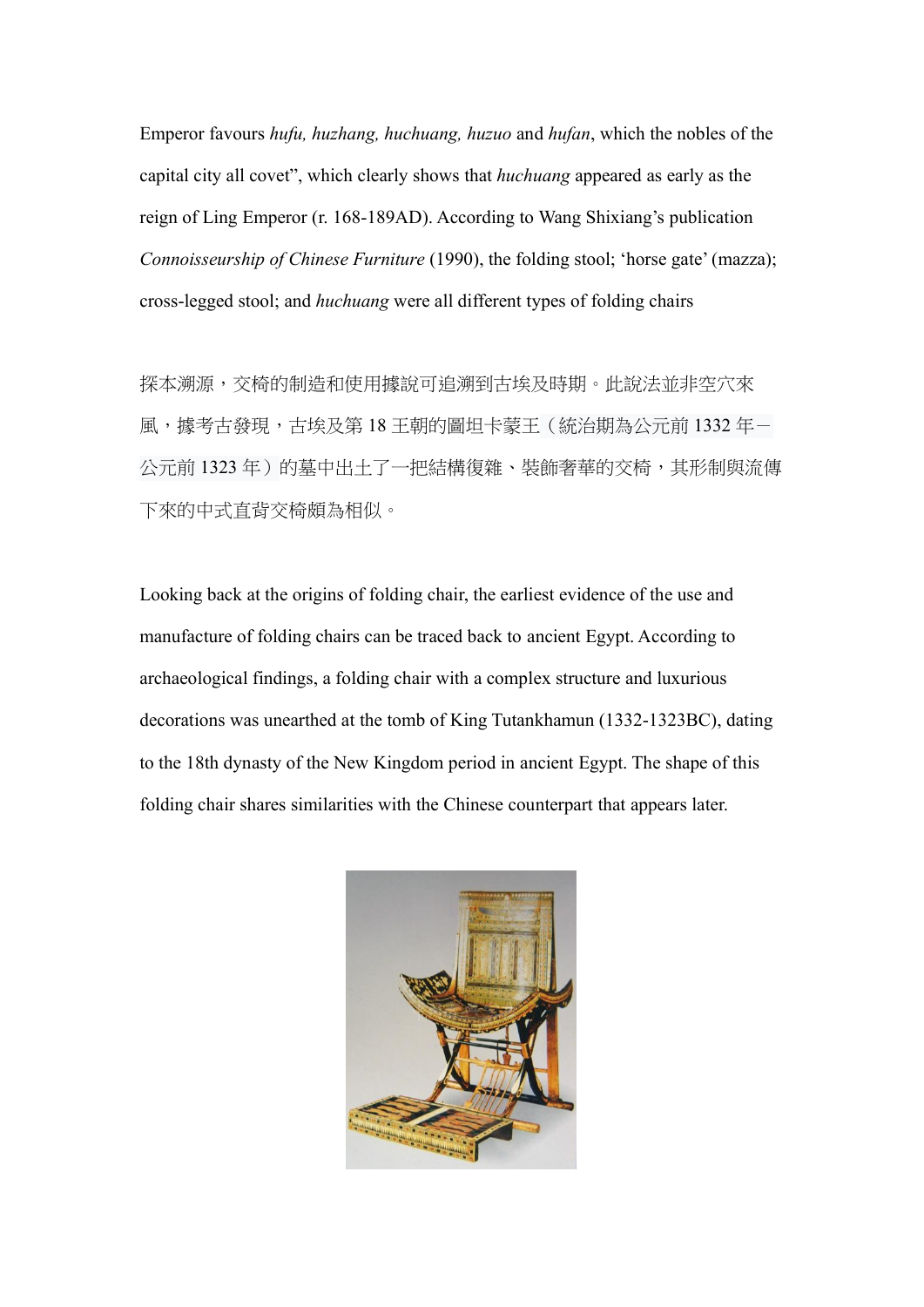#### 圖坦卡蒙王墓出土的交椅

The ceremonial chair excavated at the tomb of King Tutankhamun (housed at the Museum of Egyptian

Antiquities in Cairo, Egypt).



黃花梨團龍紋交椅

*Huanghuali* folding chair with *tuanlong* (round dragon) pattern 原塔里安利·得·馬基奧女侯爵(1894-1986年)伉儷藏

Formerly in the collection of Marchese Taliani de Marchio (1894-1986) and his wife

若將上例對比傳統中式直背交椅,會發現兩者外觀頗為接近,但其靠背結構還 是有誤差。兩者結構最大不同可見于靠背支撐點:圖坦卡蒙王墓出土的交椅靠 背多出兩腳支撑落地。古埃及在公元前13世紀已出現類似直背交椅的樣式,中 式交椅則約在宋元時期(960-1368 年)發展出直背結構,那麼是否可以斷言中 式直背交椅能追溯至古埃及?我們很難去摸索其中流傳的細節,也並未發現任 何直接證據,或許只是在演進與改造中出現了驚人的巧合,又或許是工匠在中 國與外國交流時參考了這種樣式細節,真相如何暫未有一個定論。

Comparing the above example with a traditional Chinese straight-back chair, the appearances of the two are similar but there are differences in the structure of the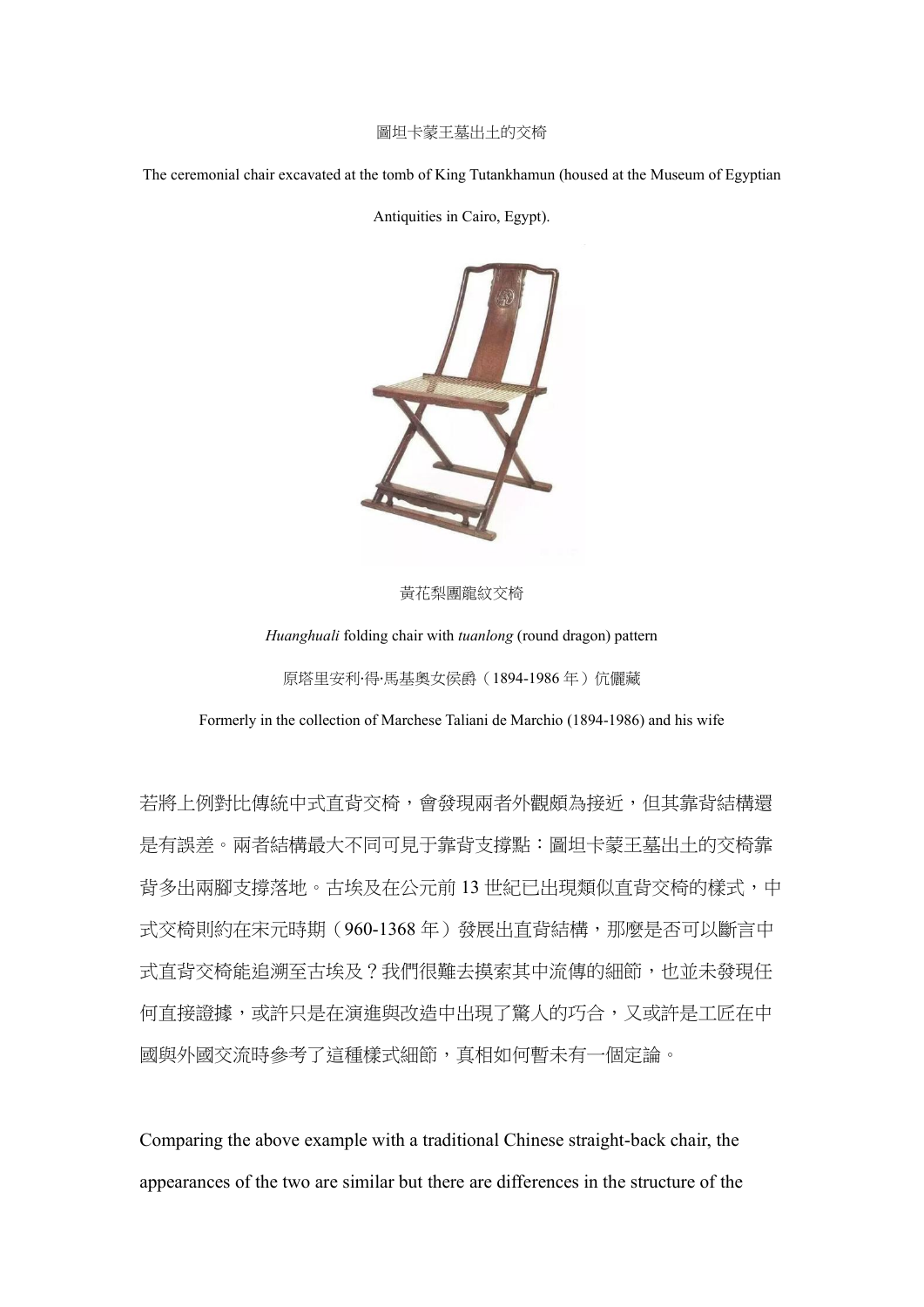backrest. The biggest difference between the two can be seen in the support points of the backrest: the Egyptian folding chair has a backrest with two additional supporting legs. Even though there are visual similarities between the two, there is as of yet no evidence of direct linkage. Perhaps it was simply a surprising coincidence in the parallel evolution and transformation of chair design.



閻立本(約 600-673 年)繪的《北齊校書圖》中描繪儒生樊遜坐在胡床上校驗書籍的情形 An illustration of Confucian student Fan Xun sitting on a *huchuang* analysing books from *Northern Qi Scholars Collating Classic Texts* attributed to Yan Liben (c. 600–673)

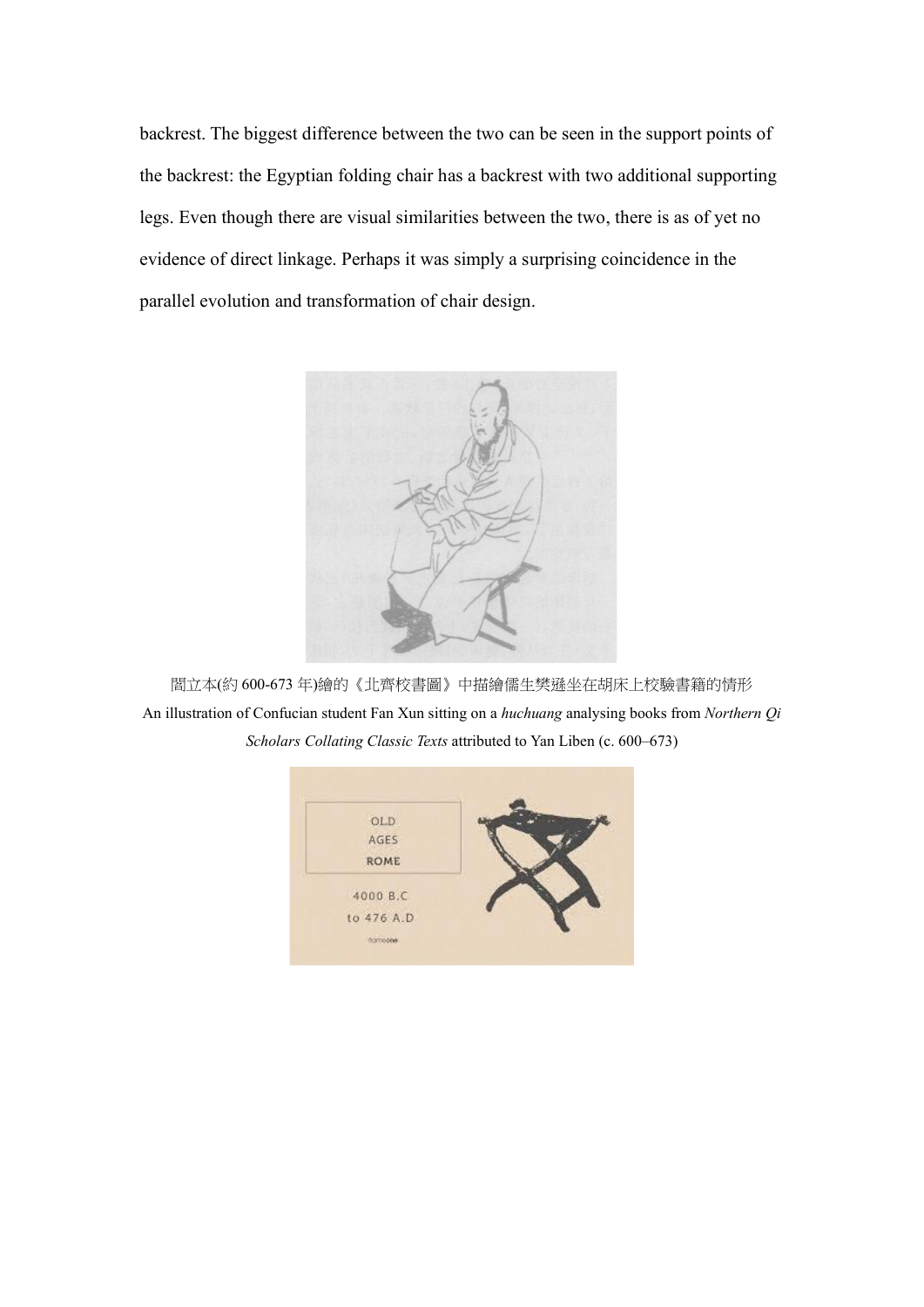

古羅馬摺疊椅 The curule seat, an ancient Roman folding chair

不過,翻查中式交椅的原形「胡床」,就會發現無論其整體外觀、形制與古羅馬 的摺疊椅也頗為相似。這是否表示胡床可追溯至古羅馬的摺疊椅?事實上,現 今學界擁有著共同的認知:交椅是由異域傳入的胡床(即西方所說的摺疊坐 具)改制而成的。而且,據《交椅的演變:歐亞座椅樣式的研探》一文中由希 臘石刻畫中的摺疊坐具,到犍陀羅佛教藝術中的摺疊桌等史實推論:摺疊坐具 的傳承脈絡應是從希臘化羅馬時代(約公元前四世紀至公元一世紀),到印度的 犍陀羅時代(公元一至五世紀),而后從印度隨佛教傳入中國。至于為何胡床腿 足位置非採用曲線設計,也在摺疊椅上下以四條橫棖連結座面與足底?這很有 可能是中西文化交流中本土化的演進創造。

Another type of chair that appears similar to *huchuang* is the curule seat from ancient Rome. Whether it was from ancient Egypt or ancient Rome, current academia has widely accepted and agreed that *huchuang* was imported into ancient China, rather than of indigenous Chinese design. The article *Wandlungen Des Faltstuhls: Bemerkungen zur Geschichte der Euraischen Stuhlform* (Development of the Folding Chair: Observations on Euroasian Chair Forms) by Gustav Ecke makes historical deductions - based on the folding chairs on Greek stone carvings and the folding tables in Gandhara Buddhist art - that the folding chair in general first originated from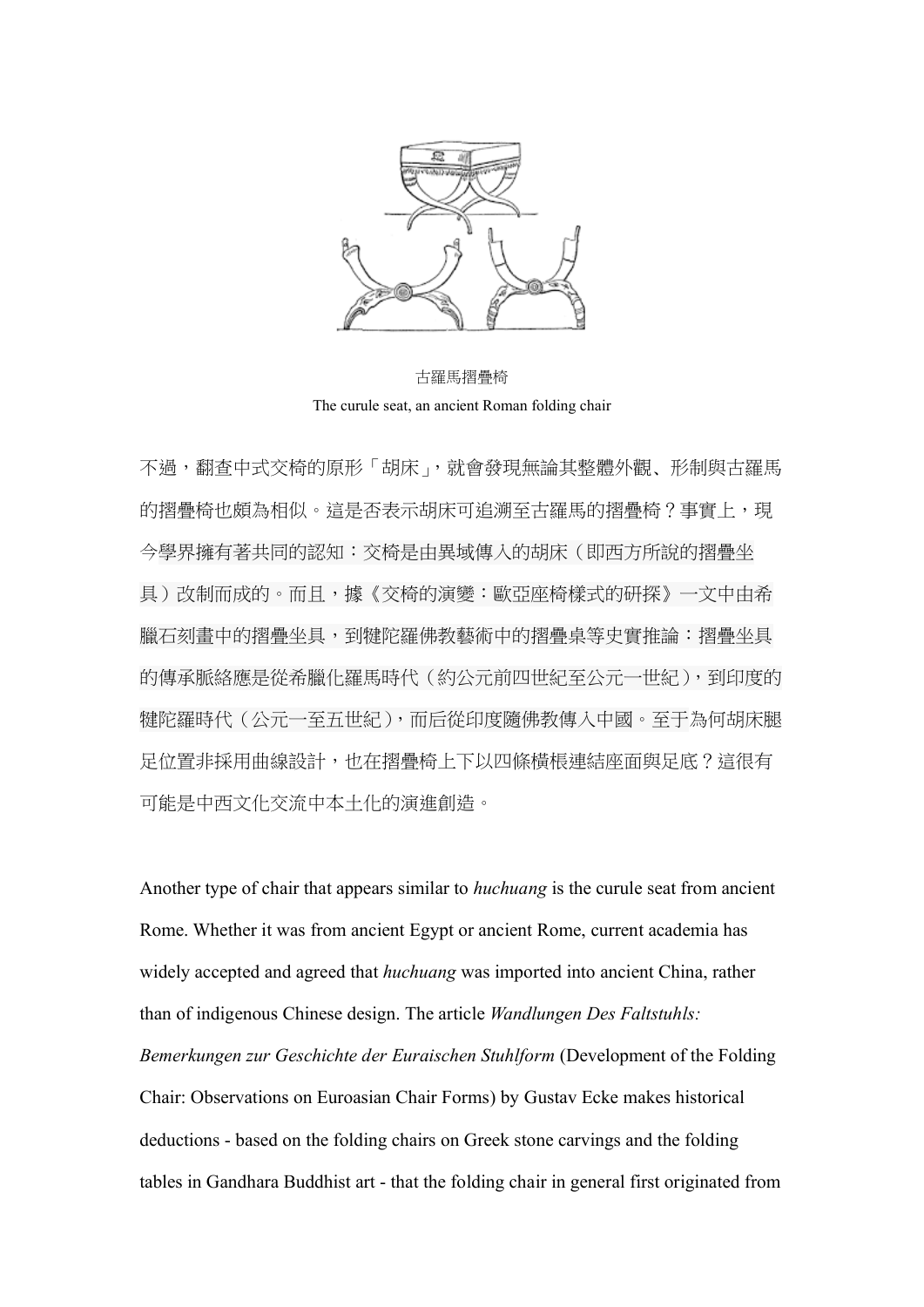the Hellenistic-Roman era (approximately 4th century BC – 1st century AD); then adapted in India during the Gandhara era (1st-5th century AD); and further imported from India to China by way of Buddhism, alongside meditation stools. In early Chinese literature from the Eastern Han dynasty (25-220), *huchuang* were also known as the "barbarian stool". As for the reason why *huchuang* is designed with straight legs with stretchers connecting the seat surface and the feet, it could be simply be a sinicisation of the design.

### 交椅演進

#### **Evolution of the Folding Chair**

上文提到交椅由歷史久遠、設計簡單,推測於漢代由傳入的摺凳「胡床」改良 而成,最簡單的只用八根直材構成,杌面穿繩索或皮革條帶。直至宋元時期 (960-1368 年) 胡床改良並演變出靠背結構。一式上部如同圈椅,多稱為「圈 背交椅」或「圓背交椅」;另一式只設靠背,上部如燈掛椅或一統碑式,多稱為 「直背交椅」。

As mentioned, the Chinese folding chair has a long history and simple design, most likely an evolved and improved version of the folding stool (*huchuang)* imported into China during the Han dynasty. The simplest folding chair is constructed with eight straight elements, with weaved ropes and leather straps to form the seat. It was not until the Song and Yuan dynasty (960-1368) that the structure included a backrest round, also known as horseshoe-back; and straight-back. The straight-back was first developed during the late 11th to 12th century, whereas round-back chairs developed later in the 12th century.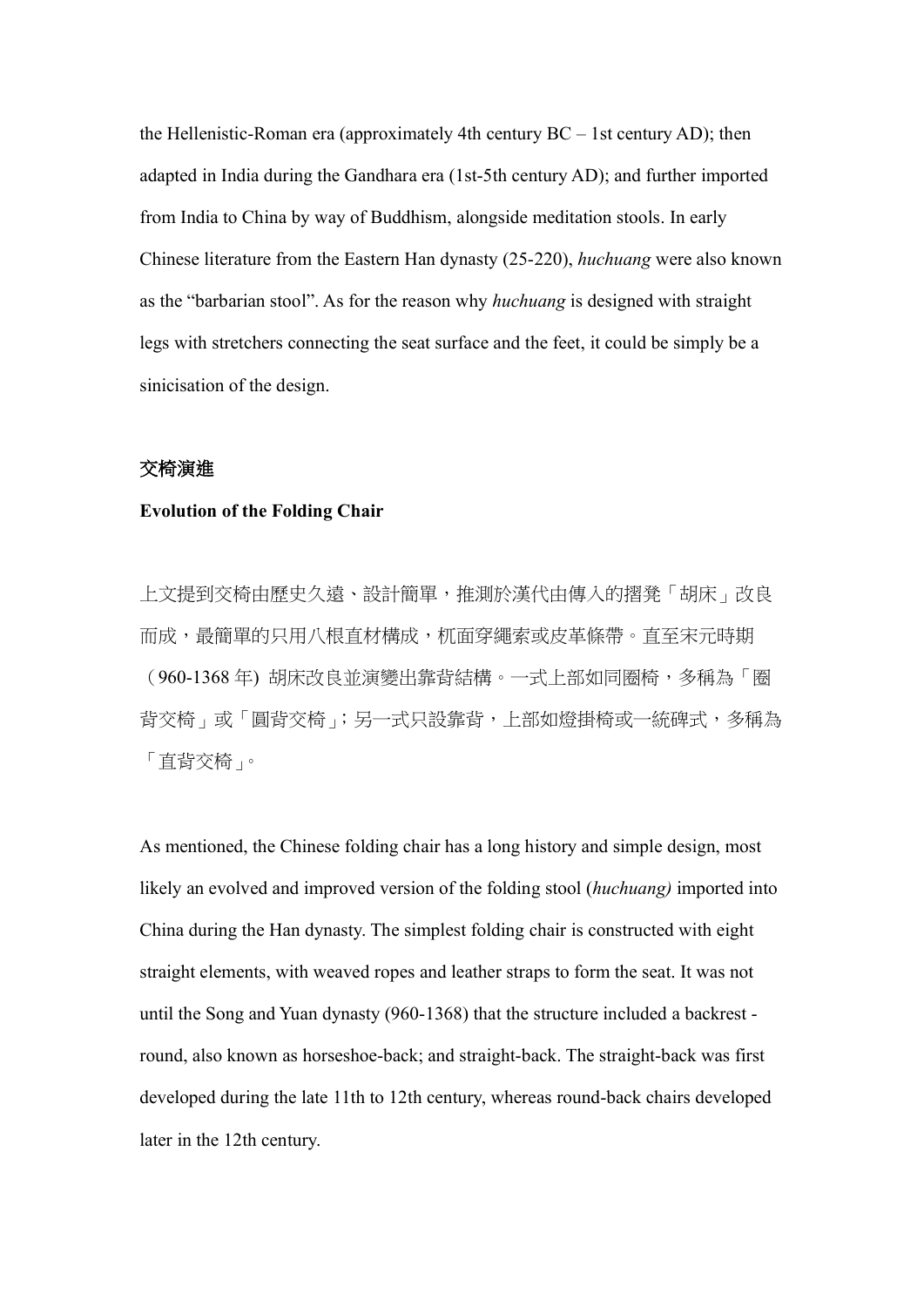

黃花梨麒麟紋圈背交椅,106.6×73.7×62.2 公分 *Huanghuali* round-back folding chair with *qilin* pattern, 106.6 x 73.7 x 62.2 cm

上例為出自明末清初的黃花梨麒麟紋圈背交椅,在佳士德 2021 年 5 月拍賣會上 連佣以港幣 6,597 萬易手,刷新交椅的世界拍賣紀錄。據指,此圈背交椅上次 拍賣是 2002年,當時在紐約佳士得以 24.8 萬美元 (港幣 193 萬)易手。事隔 19 年,大幅升值近 34 倍,升值潛力驚人。

Perhaps one of the most famous examples of a horseshoe-back folding chair is the one above, sold at Christie's Hong Kong auction in May 2021. The hammer price for this example from the late Ming and early Qing dynasty reached HK\$65.97 million, setting the world auction record for the type. According to reports, the same chair was realised for US\$248 thousand (HK\$1.93 million) at Christie's auction in New York in 2002. In less than two decades therefore, the price of the chair had appreciated by nearly 34 times.

此交椅為圈背交椅,椅圈三接,用料頗足,形體壯碩而走勢蜿蜒,至末端外翻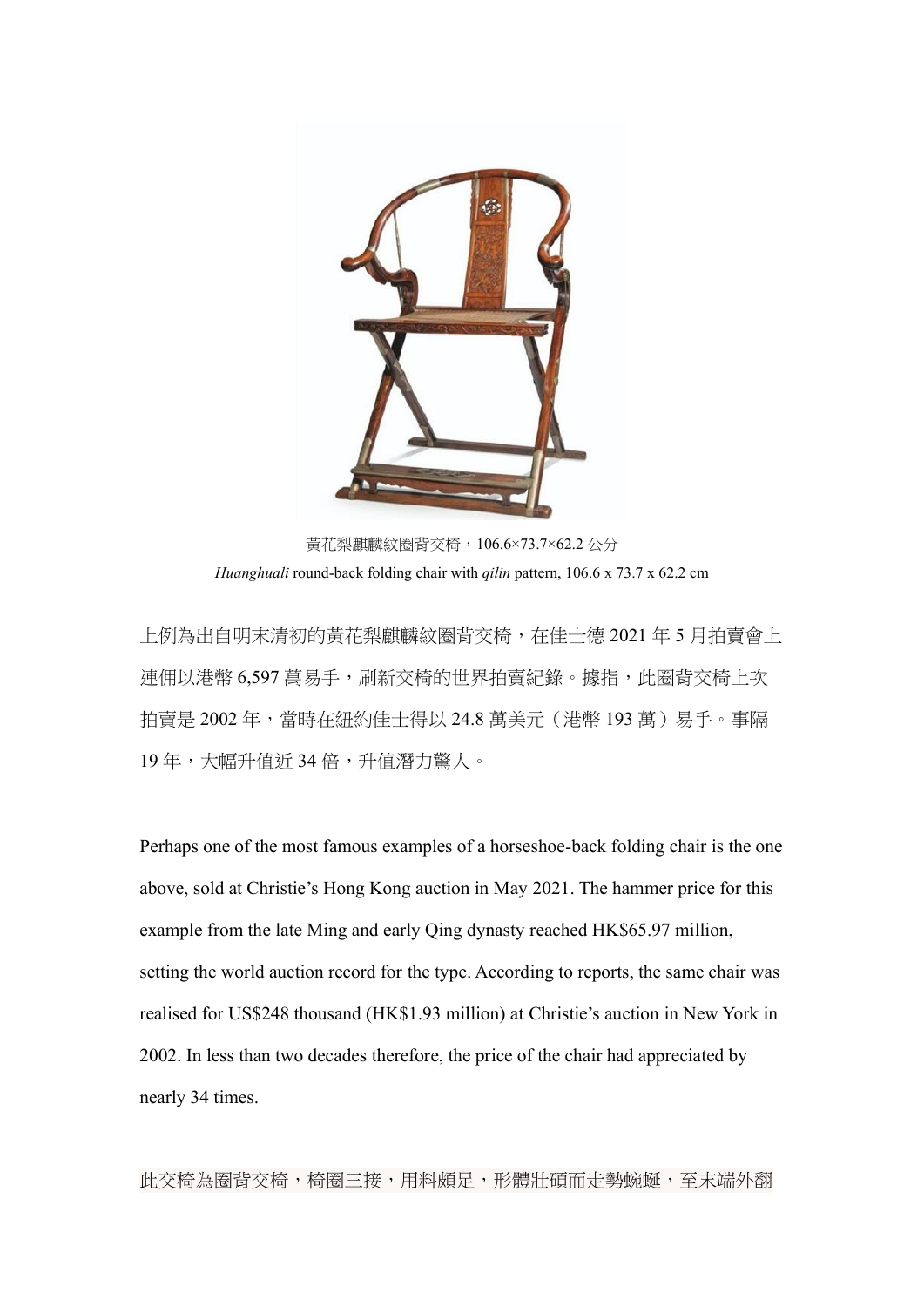為卷珠式,氣勢開張,這是交椅中常採用的一種經典造型。其靠背板乍看為三 攢式,其實為一塊厚板雕刻而成,因側腳收分,上方收窄,餘留部分斫挖為一 體的窄長角牙,兼備結構和功能之用。靠背板被雕刻為混面攢框式,橫豎棖相 交的榫卯線也均以陰線刻畫,幾可亂真。

This folding chair is in the horseshoe-back style with a curved back formed through three joined pieces constructed with a generous use of *huanghuali*. The structure of the chair is strong with a U-shaped crestrail that terminates in outswept hooks, evoking a grand feeling - a classic style in folding chairs. At first glance, the back splat looks like it is made from three separate pieces, however, it is actually carved from a single piece of wood. The back splat gradually widens from the centre to the shoe at the base, joining the long and narrow stretcher, for both structural and function purposes. The back splat is carved in three registers, each with different patterns.



元至明初 剔黑飛鳥穿花紋交椅,13 至 14 世紀,雕漆和藤椅,96.5 x 66.4 x 43.2 公分,大都會藝術博物館館藏

Folding Chair with Two Birds Among Flowers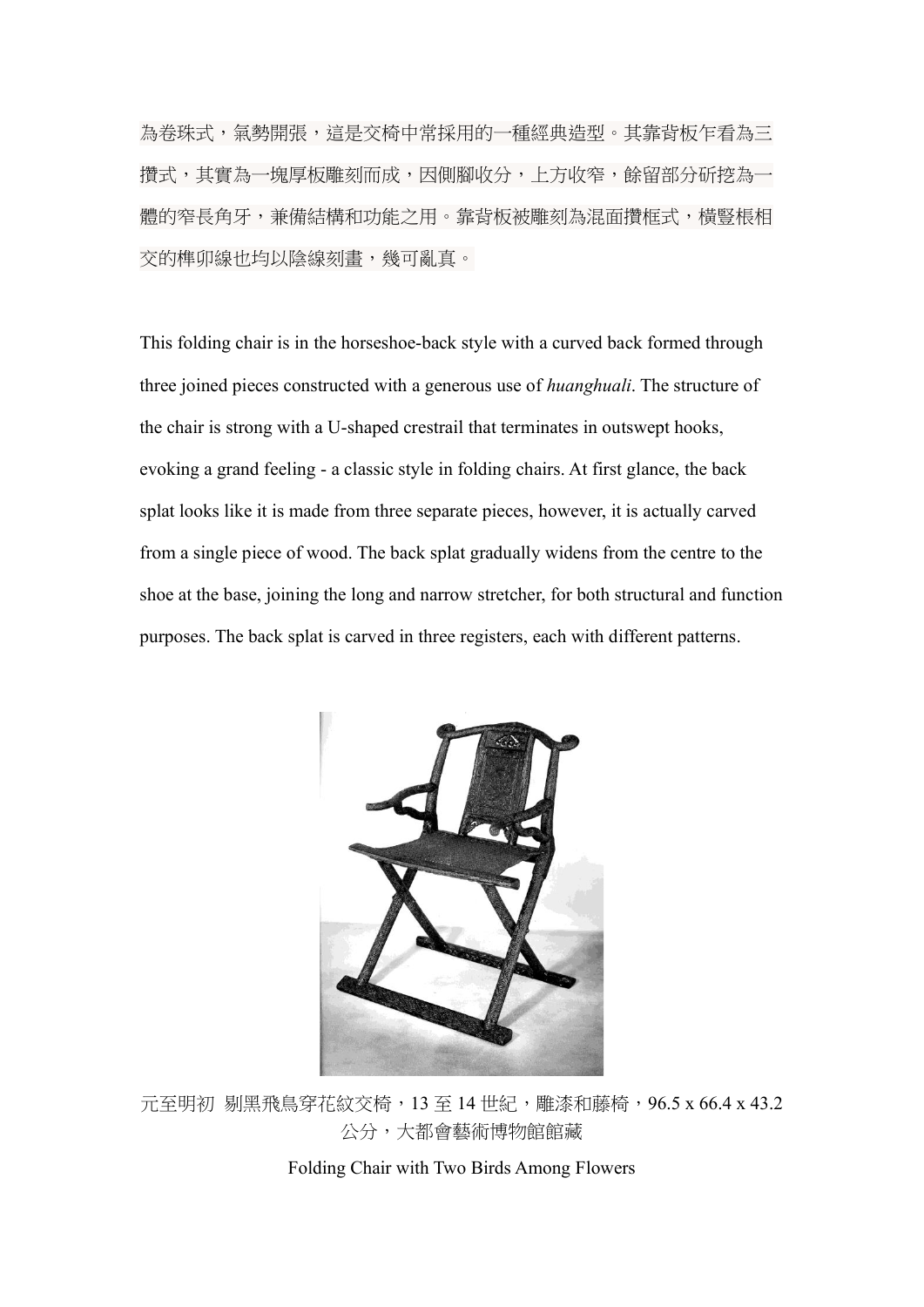China, 13th–14th century

#### Carved lacquer on wood, rattan seat

96.5cm x 66.4cm x 43.2cm

Collection of the Metropolitan Museum of Art, Rogers Fund, 1969 (69.217)

另一著名交椅例子是由雕漆木製成,現藏於紐約大都會藝術博物館。此雕漆交 椅制於 13 至 14 世紀中國,為四出頭官帽椅,與一般圈背椅不同。交椅上裝飾 了精緻雕刻的幾何圖案背景,配上一對在花叢中的壽帶鳥。

Another prominent folding chair example is housed in the Metropolitan Museum of Art in New York, which is made from carved and lacquered wood and dates to the 13th to 14th century. It has a yokeback with protruding crest rails, as opposed to the round-back chair, and is decorated with a meticulously carved geometric background and a pair of paradise flycatchers among flowers.

在中國最貴重的交椅之一要數如今藏於北京故宮博物館中的鹿角交椅,可溯源 至在承德的皇家避暑山莊。這把交椅以 20 塊鹿角製成一個簡潔的明式交椅。

In Chinese collections, one of the most precious folding chairs is made of deer antler, housed in the Palace Museum in Beijing. Originally in the Emperor's summertime mountain villa in Chengde, the chair is constructed from over 20 deer antlers and an ivory panel in a simple and plain Ming style.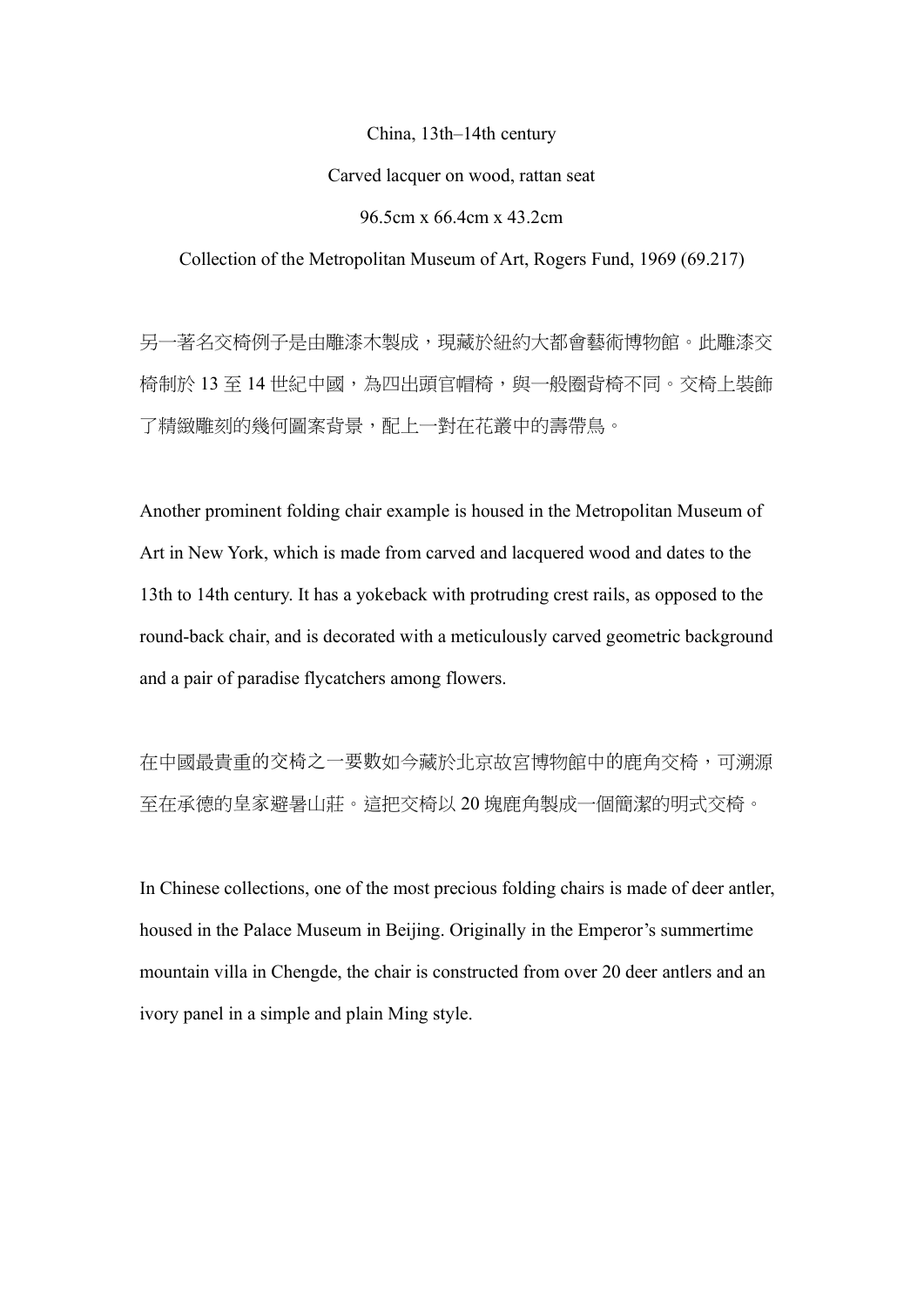

Deer Antler Folding Chair China, Qing dynasty (1644–1911) 92cm x 70.5cm Collection of the Palace Museum, Beijing

## 兩依藏館藏黃花梨直背交椅

**The** *Huanghuali* **Straight-Back Folding Chair in the Liang Yi Collection**

在 2021 年,兩依藏博物館收藏了第一把交椅於永久收藏系列中。值得一提的 是,兩依藏館藏的這張黃花梨交椅曾是「香港頂尖家具商」黎氏古玩的舊藏。 這張交椅也在黎氏於 1992 年出版的圖錄《Classical Chinese Furniture: A Legacy of Refinement》中作為圖錄的封面家具亮相。黎氏古玩是上世紀八十年代業界 著名的古董行,其經營過手的明清家具,是拍賣會上可信度的保證。黎氏家族 歷經兩代的家族古玩生意,以良好口碑﹑獨到家具鑒賞眼光、過手精品之多而 遠近聞名。

In 2021, Liang Yi Museum added its very first *huanghuali* folding chair to its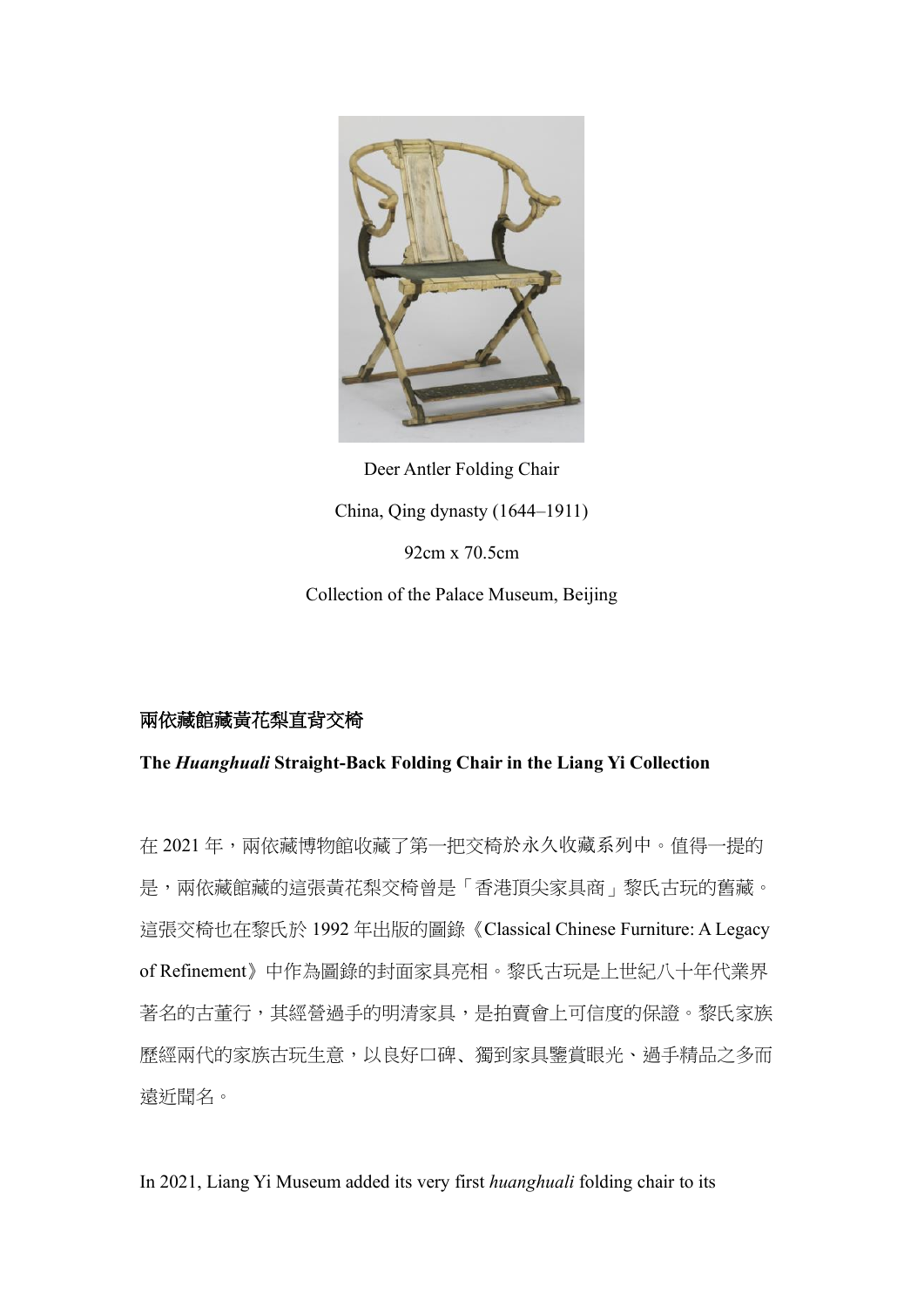permanent collection. It was once part of the Lai Family Collection and featured on the cover of the 1992 catalogue *Classical Chinese Furniture: A Legacy of Refinement* published by Peter Lai Antiques. The classical Chinese furniture pieces sold through Peter Lai are guaranteed credibility at auctions. The Lai family has been in the antique business for two generations, known for their unique appreciation and perspective of furniture, and the many high-quality and masterpieces that had passed through their hands.



《Classical Chinese Furniture: A Legacy of Refinement》

*Classical Chinese Furniture: A Legacy of Refinement* by Peter Lai Antiques, October 1992.

兩依藏館藏的黃花梨交椅則屬直背交椅,整體以黃花梨製成,上下以四條橫棖 連結座面與足底。座面打孔以絲繩結軟屜,腳踏出榫與底棖、前腿相接。前腿 斜上伸展過座面成後椅背杆。四條腿交叉支撐,靠近交叉點部位略作方材並穿 鐵栓做軸。

It is a straight-back variety constructed with four horizontal stretchers to connect the seat and the feet. The top stretchers are perforated and connected with silk ropes to create the seat, and the footrest is formed by connecting the front legs with the bottom post. The front legs extend upward diagonally and rise to form the stiles. The four legs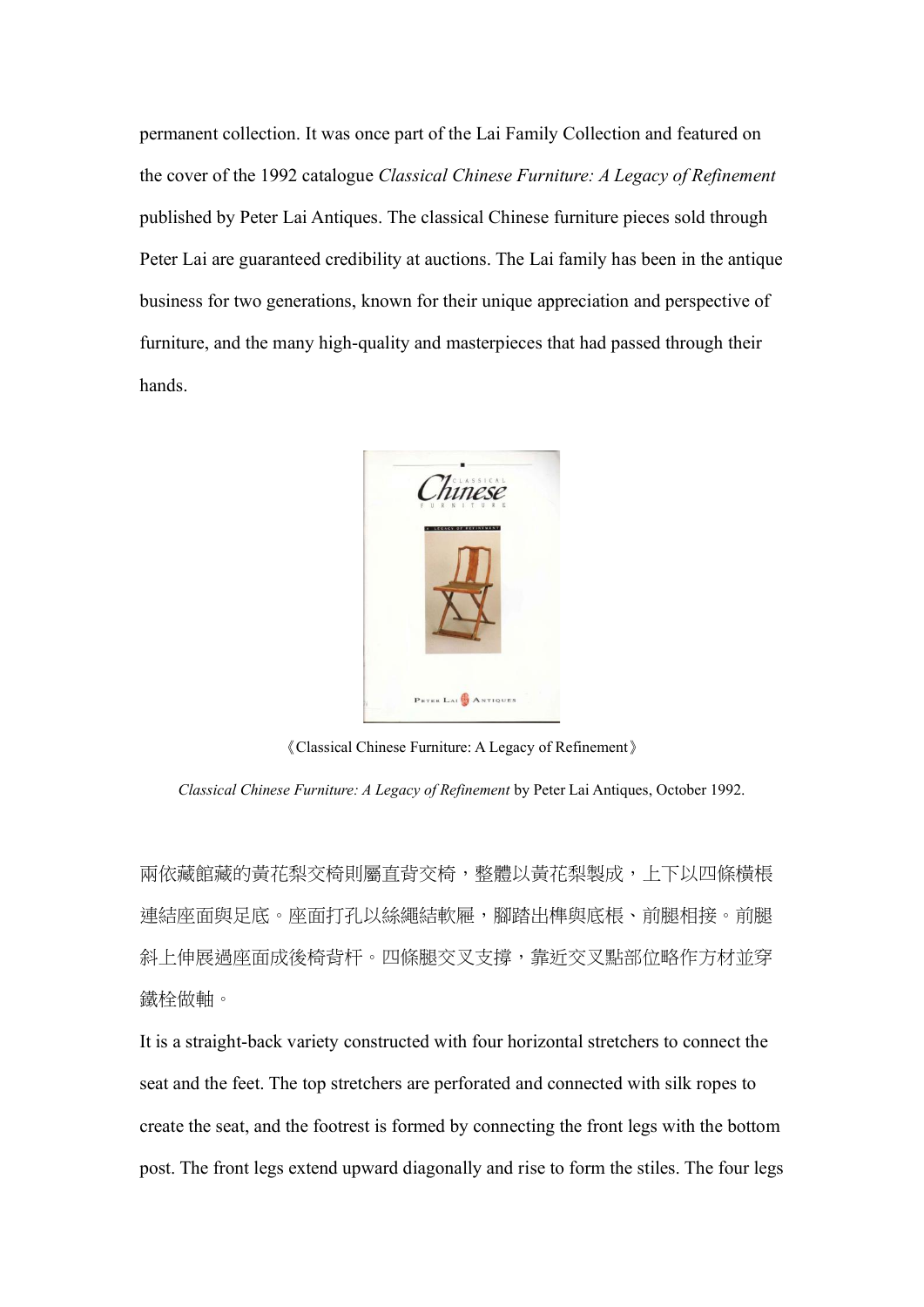are crossed, with the area near the intersection slightly squared and iron bolts are used as the axle at the point of intersection.



十七世紀 黃花梨 89.5 x 52.5 x 56.5 公分 兩依藏博物館藏

*Huanghuali* Folding Chair 17th Century *Huanghuali* 89.5 x 52.5 x 56.5 cm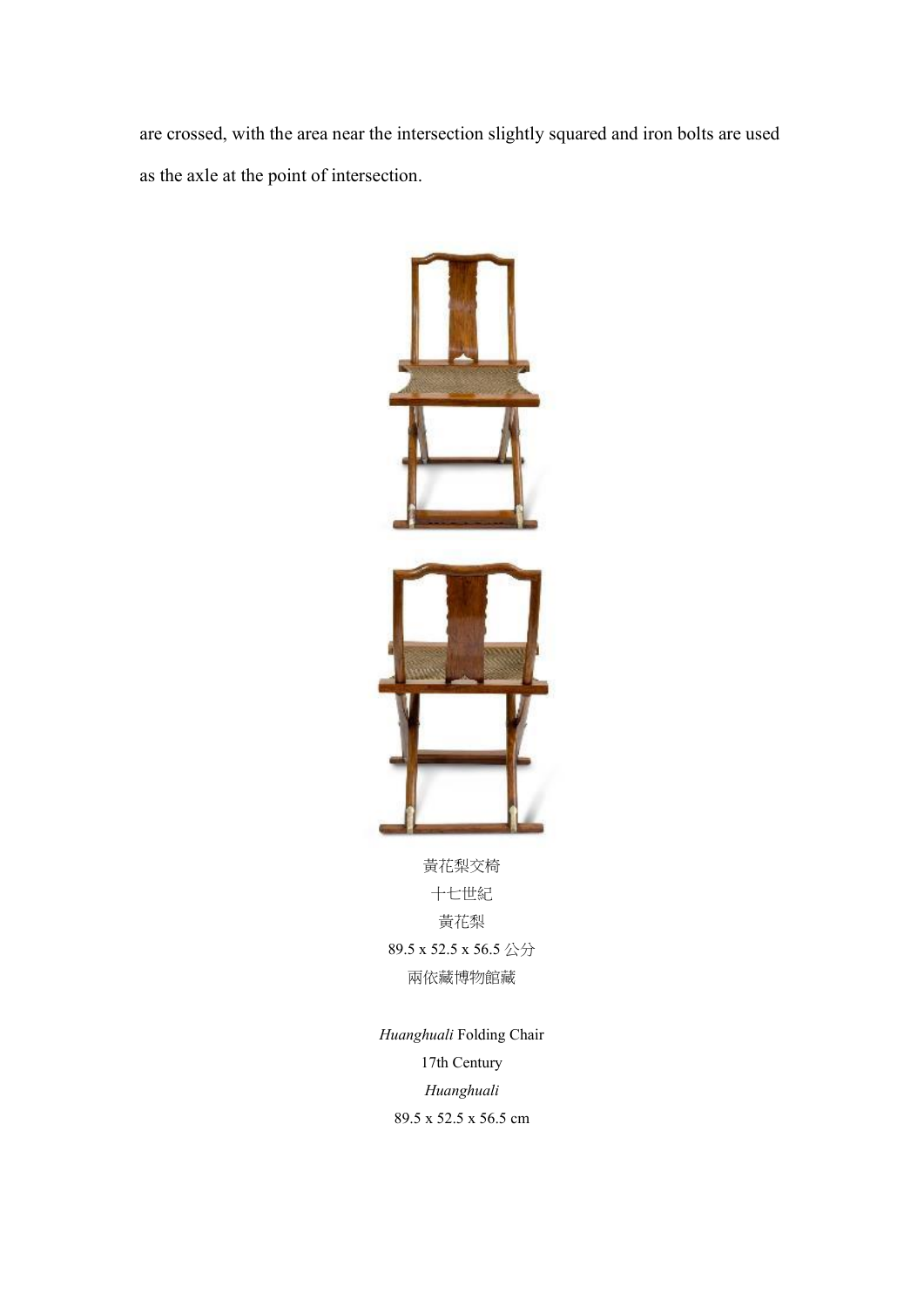

其背板上下出榫,分別嵌入座面橫棖與搭腦,沿板邊緣鎪掛牙。板上則採素面 設計,木紋典雅華美,整體風格樸實無華,呈現濃厚明式家具風格。類似的傳 世例子有上文提及的原意大利塔里安利家族(Taliani family)藏的「四張成 堂」黃花梨團龍紋交椅。

The back splat is connected by tenons on the top and the bottom, respectively joined to the stretcher of the seat surface and the top rail, and the edge of the splat has hanging spandrels. The back splat has a plain design that highlights the elegant and beautiful wood grain. Metal mounts are only used at the feet to connect the slabs with the legs. Overall, the style is simple and unpretentious, a typical characteristic of Ming-style furniture. A similar surviving example is a set of four *huanghuali* folding chairs with a *tuanlong* pattern that was formerly in the collection of the Italian Taliani family.



「四張成堂」黃花梨團龍紋交椅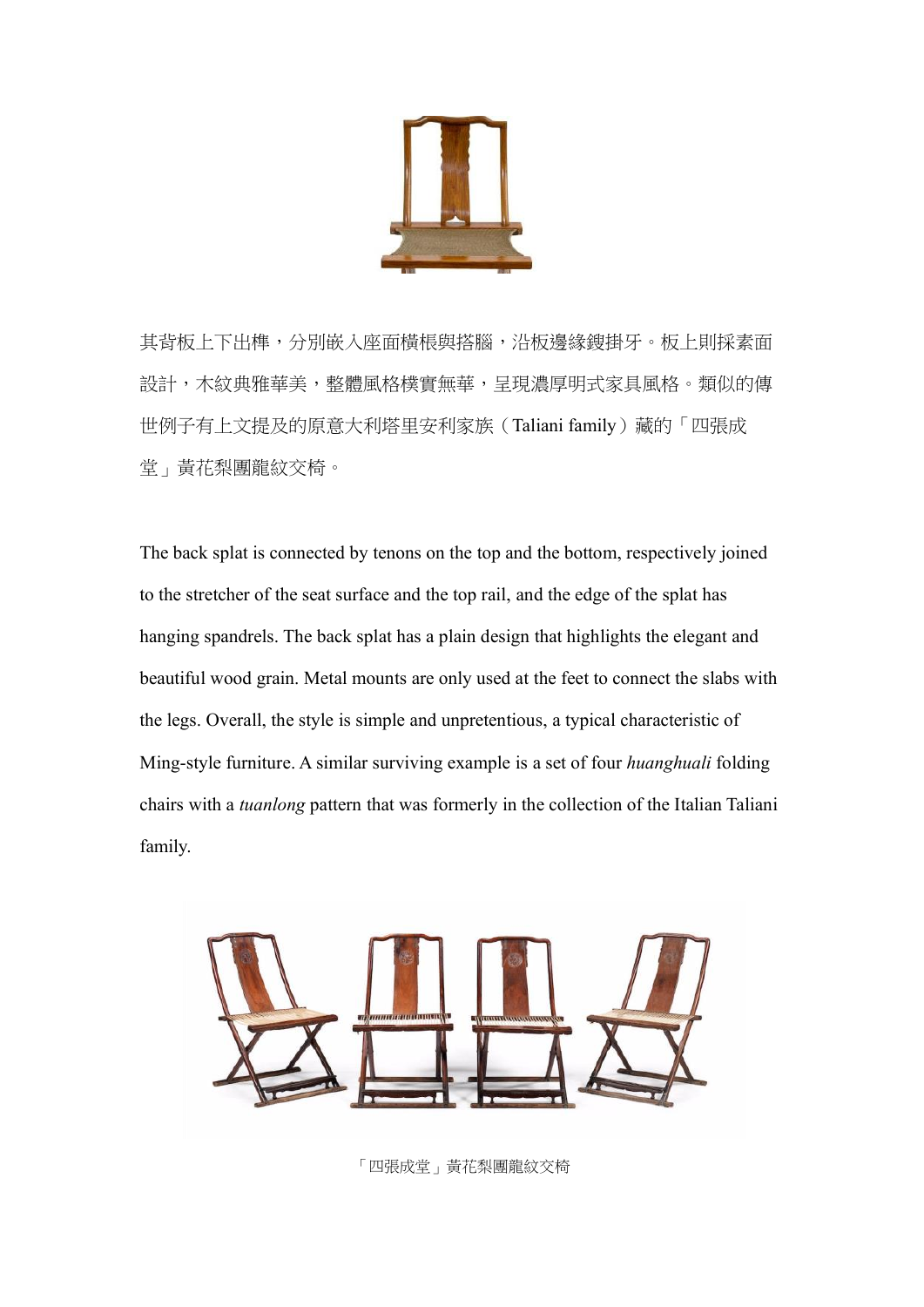A set of four *huanghuali* folding chairs with *tuanlong* pattern

原塔里安利·得·馬基奧女侯爵(1894-1986年)伉儷藏

Formerly in the collection of Marchese Taliani de Marchio (1894-1986) and his wife

2017 年倫敦邦瀚斯秋拍連佣約 HK\$5,420 萬成交

Auctioned at the 2017 London Bonhams Autumn Auction for approximately HK\$54.2 million,

including commission.

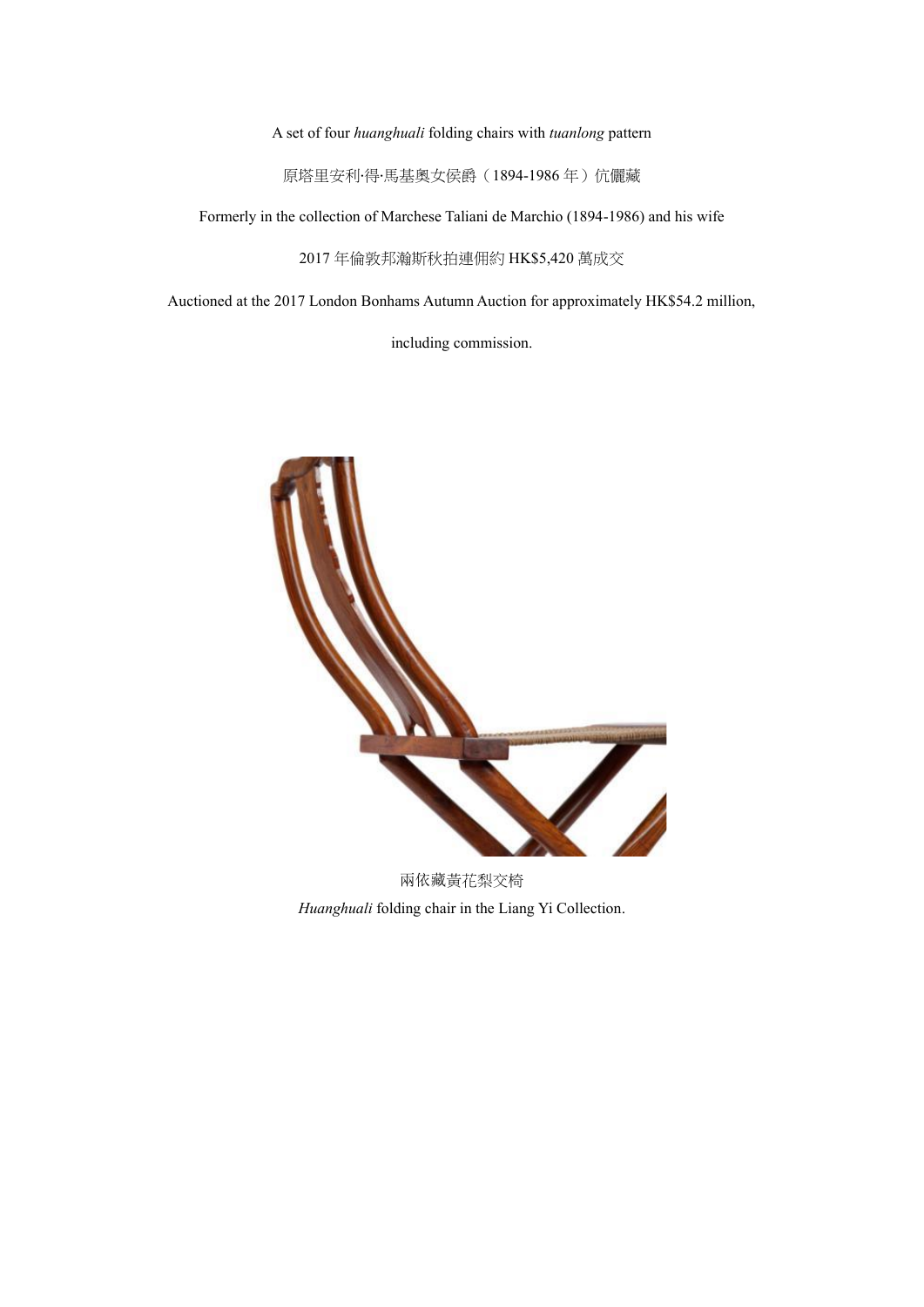

Folding chair comparison

左為兩依藏黃花梨交椅前腿樣式

On the left, depicting the front leg structure of the *huanghuali* folding chair in the Liang Yi Collection.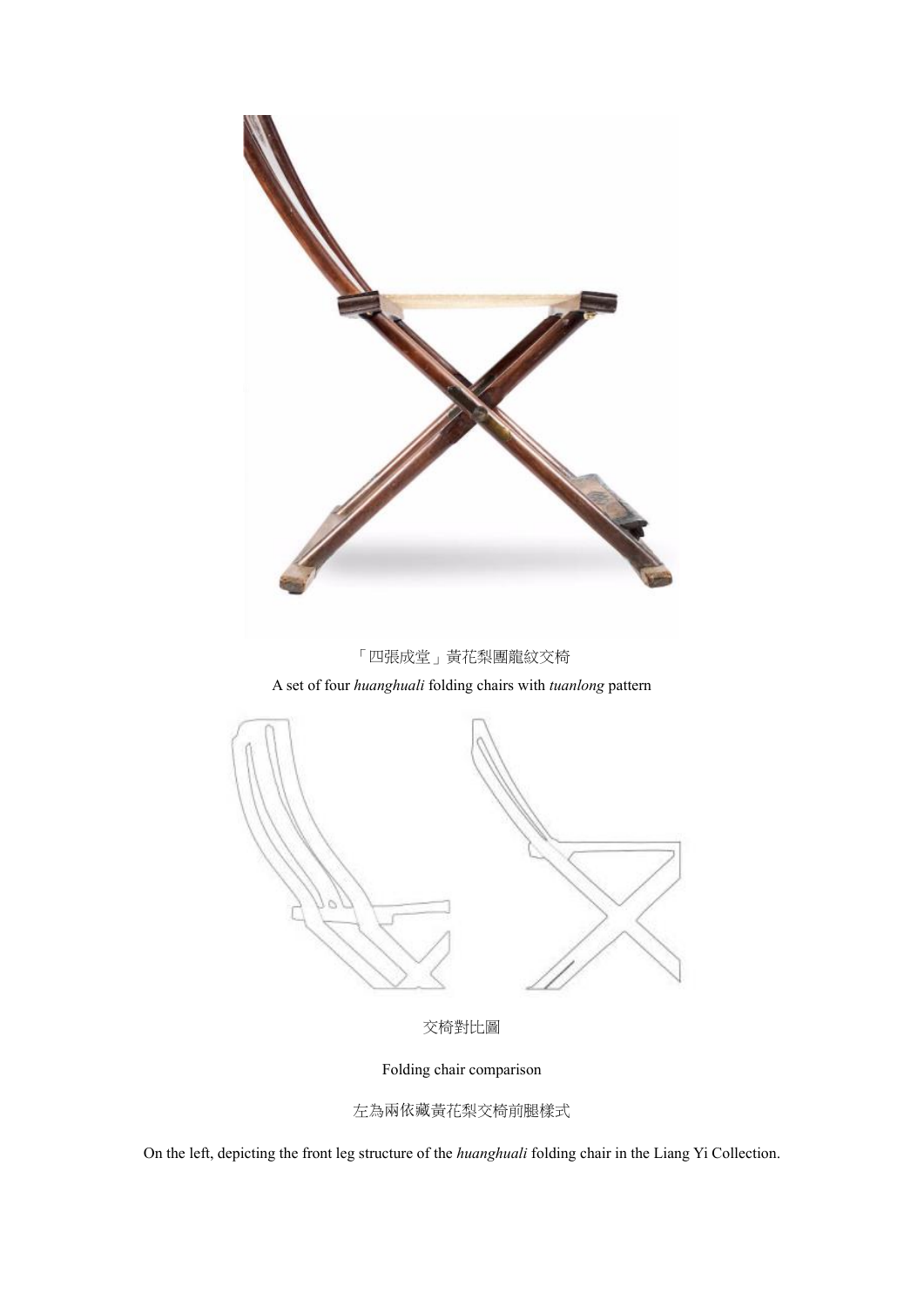#### 右為傳世交椅常見前腿樣式

On the right, depicting the common front leg structure among surviving folding chairs.

眼利的讀者或許發現,兩者細節及做工上仍有些分別,例如黃花梨團龍紋交椅 背板與搭腦的連接處用金屬片包鑲。不過,兩張交椅在做工上最大的分別在於 前腿與座面橫棖相交的位置。雖然兩張交椅兩根前腿均是一木制成,但兩依藏 館藏交椅的兩根前腿並非僅是整根一氣呵成斜上,而是在穿過座面橫棖前先勾 一彎,再伸展過座面成後椅背杆。事實上,此動作在浩工上對木匠技藝要求極 高,木匠不但要考慮到前腿是否穩固,也要考慮到造型上﹑位置上是否與座面 橫棖兼容。若兩根前腿彎的位置太高﹑太低,當用家坐上交椅﹑挨著椅背杆時 均會有折斷的風險。由於工匠將整根黃花梨切割成上述形狀時將消耗大量木 材,故這種做法非常罕見,黃花梨制的更是舉世無雙,就連兩依藏創始人馮耀 輝先生也直言:「我從未見過這種做法的交椅。」

Discerning readers may note the obvious difference in the detail and workmanship between the Liang Yi example and the Taliani example, such as the metal furnishings on the back splat of the Taliani example in contrast to the Liang Yi example, which is made entirely from wood. The biggest difference between the two examples is, actually where the front legs intersect with the seat stretcher. Although the front legs of both folding chairs are made from a single piece of wood, the front legs of the Liang Yi chair do not simply incline upwards through the seat stretcher to form the stiles, but bend and curve before crossing the seat stretcher. This type of workmanship requires the carpenter to possess absolute mastery over his craft as he must not only consider whether the front legs are stable, but also whether the shape and position is compatible with the seat stretcher. If the position of the two front legs are too high or